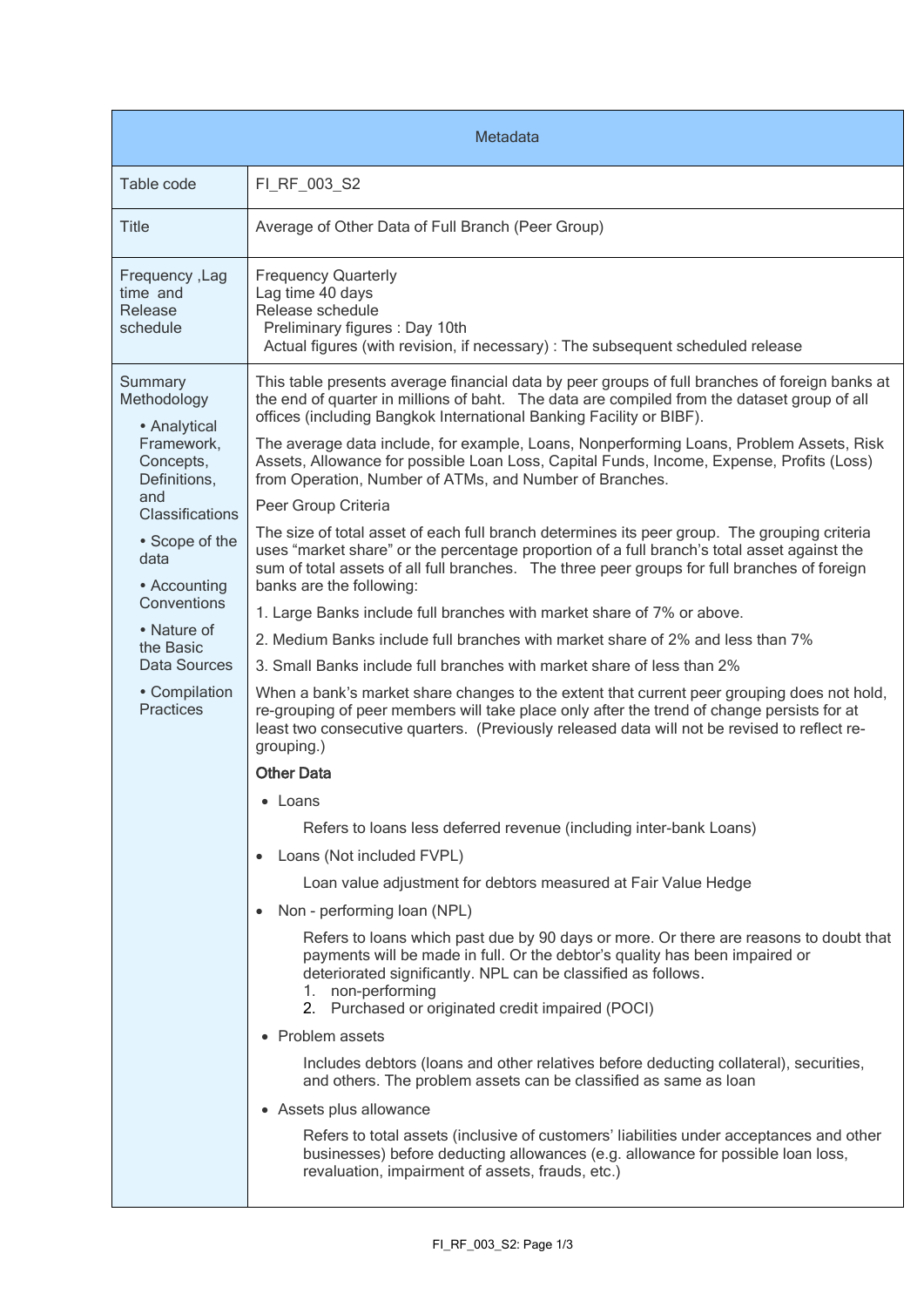|                        | • Average net assets                                                                                                                                                                                                                                                                                                                          |
|------------------------|-----------------------------------------------------------------------------------------------------------------------------------------------------------------------------------------------------------------------------------------------------------------------------------------------------------------------------------------------|
|                        | Averaged month-end outstanding assets over the period from the beginning of the<br>year. The pertaining assets are total assets after deducting allowances (e.g.<br>allowance for possible loan loss, revaluation, impairment of assets, frauds, etc.), and<br>after deducting customers' liabilities under acceptances and other businesses. |
|                        | • Actual allowance                                                                                                                                                                                                                                                                                                                            |
|                        | Refers to existing allowances                                                                                                                                                                                                                                                                                                                 |
|                        | • Assets under section 32                                                                                                                                                                                                                                                                                                                     |
|                        | Refers to obligation-free assets that are held by law as "assets under section 6",<br>comprising, e.g. deposits at the Bank of Thailand (BOT), Thai government securities,<br>BOT bonds, and securities guaranteed by the Ministry of Finance.                                                                                                |
|                        | • Capital funds                                                                                                                                                                                                                                                                                                                               |
|                        | Equal the lowest amount of the followings:<br>a. Assets under section 32<br>b. Net funds for maintaining assets under section 32                                                                                                                                                                                                              |
|                        | c. Net funds for maintaining assets under section 32 plus net inter-office balance.                                                                                                                                                                                                                                                           |
|                        | • Risk assets                                                                                                                                                                                                                                                                                                                                 |
|                        | Equal assets and customers' liabilities multiplied by "Credit Conversion Factor" (CCF)<br>as specified by the Bank of Thailand.                                                                                                                                                                                                               |
|                        | • Off-balance sheet transactions                                                                                                                                                                                                                                                                                                              |
|                        | Comprise outstanding amount of<br>o Aval and Loan guarantee<br>o Contingent liabilities under undue import bills<br>o Commercial papers sold with recourse<br>○ Letter of credit<br>o Derivatives<br>○ Others                                                                                                                                 |
|                        | • Total income                                                                                                                                                                                                                                                                                                                                |
|                        | Includes interest income, dividend, and non-interest income                                                                                                                                                                                                                                                                                   |
|                        | • Total expenses                                                                                                                                                                                                                                                                                                                              |
|                        | Include Interest expenses and operating (non-interest) expenses                                                                                                                                                                                                                                                                               |
|                        | • Profit (loss) from operation                                                                                                                                                                                                                                                                                                                |
|                        | Equals Total income minus Total expenses                                                                                                                                                                                                                                                                                                      |
|                        | • Number of Automated Machines: ATMs/CDMs (Units)                                                                                                                                                                                                                                                                                             |
|                        | Number of Bank Branches and Service Points<br>(Bank Branches including Banking Agents Abroad except Representative Office)                                                                                                                                                                                                                    |
| Source of data         | Foreign Bank Branches, Consolidated report : Data include IBF operation but exclude Non-<br><b>Retail Banks</b>                                                                                                                                                                                                                               |
| <b>Accessibility</b>   | <b>BOT's website</b><br>(https://www.bot.or.th/App/BTWS_STAT/statistics/BOTWEBSTAT.aspx?reportID=943&language=ENG)                                                                                                                                                                                                                            |
| <b>Revision policy</b> | Revision is made when updated data become available.                                                                                                                                                                                                                                                                                          |